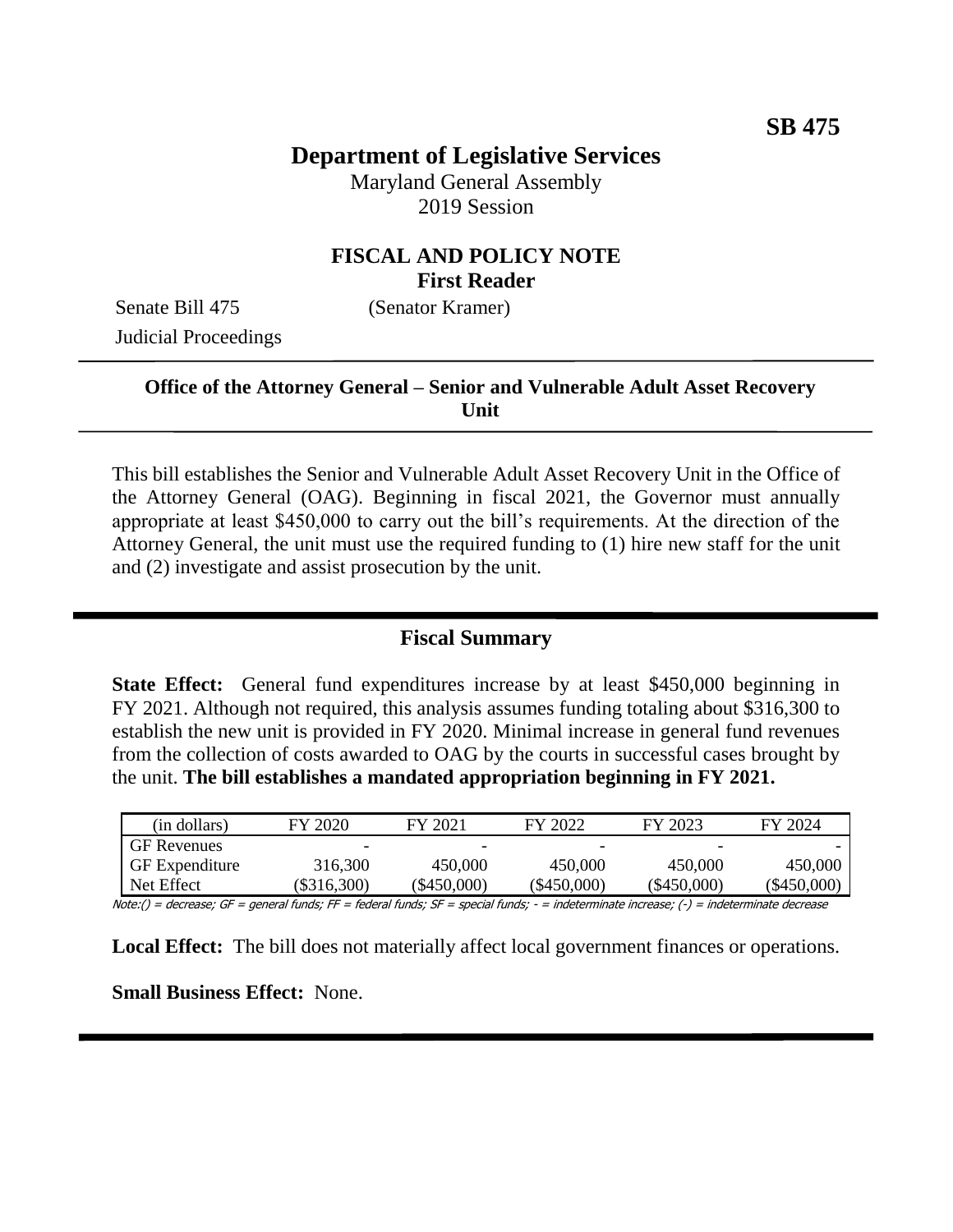### **Analysis**

**Bill Summary:** The bill authorizes a dedicated unit to bring a civil action for damages, as specified, against a person who violates the State's prohibition against exploitation of a vulnerable adult on behalf of the victim of the offense or, if the victim is deceased, the victim's estate. The unit may recover damages for property loss or damage. If the unit prevails in an action, the costs of the action may be recovered for the use of OAG. A conviction for the criminal offense is not a prerequisite for maintenance of an action.

**Current Law:** Chapter 114 of 2016 generally authorizes the Division of Consumer Protection in OAG to bring a civil action for damages against a person who violates the State's prohibition against exploitation of a vulnerable adult on behalf of a victim of the offense or, if the victim is deceased, the victim's estate. Chapter 794 of 2018 extends this authority to the Securities Commissioner of the Division of Securities of OAG. The division and commissioner may recover damages for property loss or damage. If the division or commissioner prevails in an action, the costs of the action may be recovered for the use of OAG. A conviction for the criminal offense is not a prerequisite for maintenance of an action.

#### *Standing and Exploitation of a Vulnerable Adult*

"Standing" typically refers to an individual's capacity to participate in a lawsuit. In order to demonstrate standing, an individual usually has to demonstrate that he or she experienced an adverse effect from the law or action in question, which will continue unless the court grants relief.

Under the offense of exploitation of a vulnerable adult, a person may not knowingly and willfully obtain, by deception, intimidation, or undue influence, the property of an individual that the person knows or reasonably should know is at least age 68 or is a vulnerable adult with intent to deprive the individual of the individual's property. Penalties for the offense vary based on the value of the property, as listed below. A sentence imposed for the offense may be separate from and consecutive to or concurrent with a sentence for any crime based on the act or acts establishing the violation.

| <b>Property Value</b>           | <b>Maximum Penalty</b>             |
|---------------------------------|------------------------------------|
| Less than $$1,500$              | Misdemeanor $-1$ year and/or \$500 |
| \$1,500 to less than \$25,000   | Felony – 5 years and/or $$10,000$  |
| \$25,000 to less than \$100,000 | Felony – 10 years and/or $$15,000$ |
| \$100,000 or more               | Felony – 20 years and/or \$25,000  |

SB 475/ Page 2 In addition to the penalties listed above, violators must restore the property taken or its value to the owner or, if the owner is deceased, restore the property or its value to the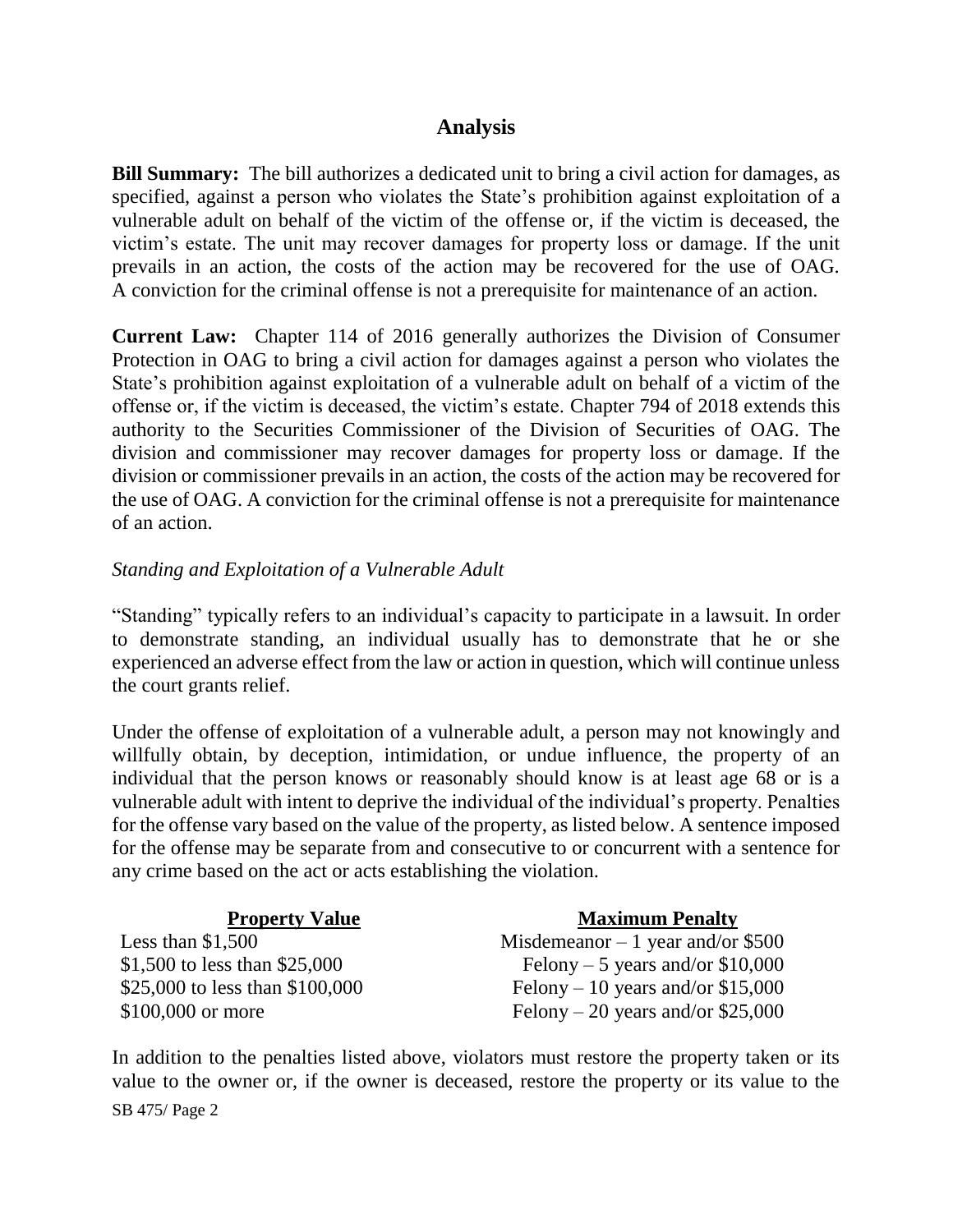owner's estate. If a defendant fails to restore fully the property taken or its value as ordered, the defendant is disqualified, to the extent of the defendant's failure to restore the property or its value, from inheriting, taking, enjoying, receiving, or otherwise benefiting from the estate, insurance proceeds, or property of the victim of the offense, whether by operation of law or pursuant to a legal document executed or entered into by the victim before the defendant has been convicted. The defendant has the burden of proof with respect to establishing that the defendant has fully restored the property taken or its value.

The statutory prohibition on exploitation of a vulnerable adult may not be construed to impose criminal liability on a person who, at the request of the victim of the offense, the victim's family, or the court-appointed guardian of the victim, has made a good faith effort to assist the victim in the management of or transfer of the victim's property.

**Background:** According to the Judiciary, there were 81 violations in the District Court (which resulted in 3 guilty dispositions) and 55 violations in the circuit courts (which resulted in 10 guilty dispositions) for exploitation of a vulnerable adult under § 8-801 of the Criminal Law Article during fiscal 2018.

**State Expenditures:** Although discretionary, this analysis reflects the unit becoming functional with the October 1, 2019 effective date of the bill (assuming the necessary funding is provided). In subsequent years, the mandated appropriation is used to fund the unit.

General fund expenditures increase by \$316,318 in fiscal 2020, which accounts for the bill's October 1, 2019 effective date. This estimate reflects the cost of hiring four additional employees (one staff attorney, one investigative auditor, one management associate, and one assistant Attorney General) to establish the dedicated unit. It includes salaries, fringe benefits, one-time start-up costs, and ongoing operating expenses.

| <b>New Positions</b>                    | 4.0       |
|-----------------------------------------|-----------|
| Salaries and Fringe Benefits            | \$294,883 |
| <b>Operating Expenses</b>               | 21,435    |
| <b>Total FY 2020 State Expenditures</b> | \$316,318 |

Future year expenditures reflect full salaries with annual increases and employee turnover and ongoing operating expenses and the mandated appropriation. Any residual mandated funding in subsequent years (about \$55,000 in fiscal 2021, \$27,000 in fiscal 2023, and \$13,400 in fiscal 2024) is assumed to be used for activities related to the enforcement of financial crimes against vulnerable adults.

OAG advises that the Consumer Protection Division has one full-time attorney who works on activities that, under the bill, will be handled by the new dedicated unit. As a result, this